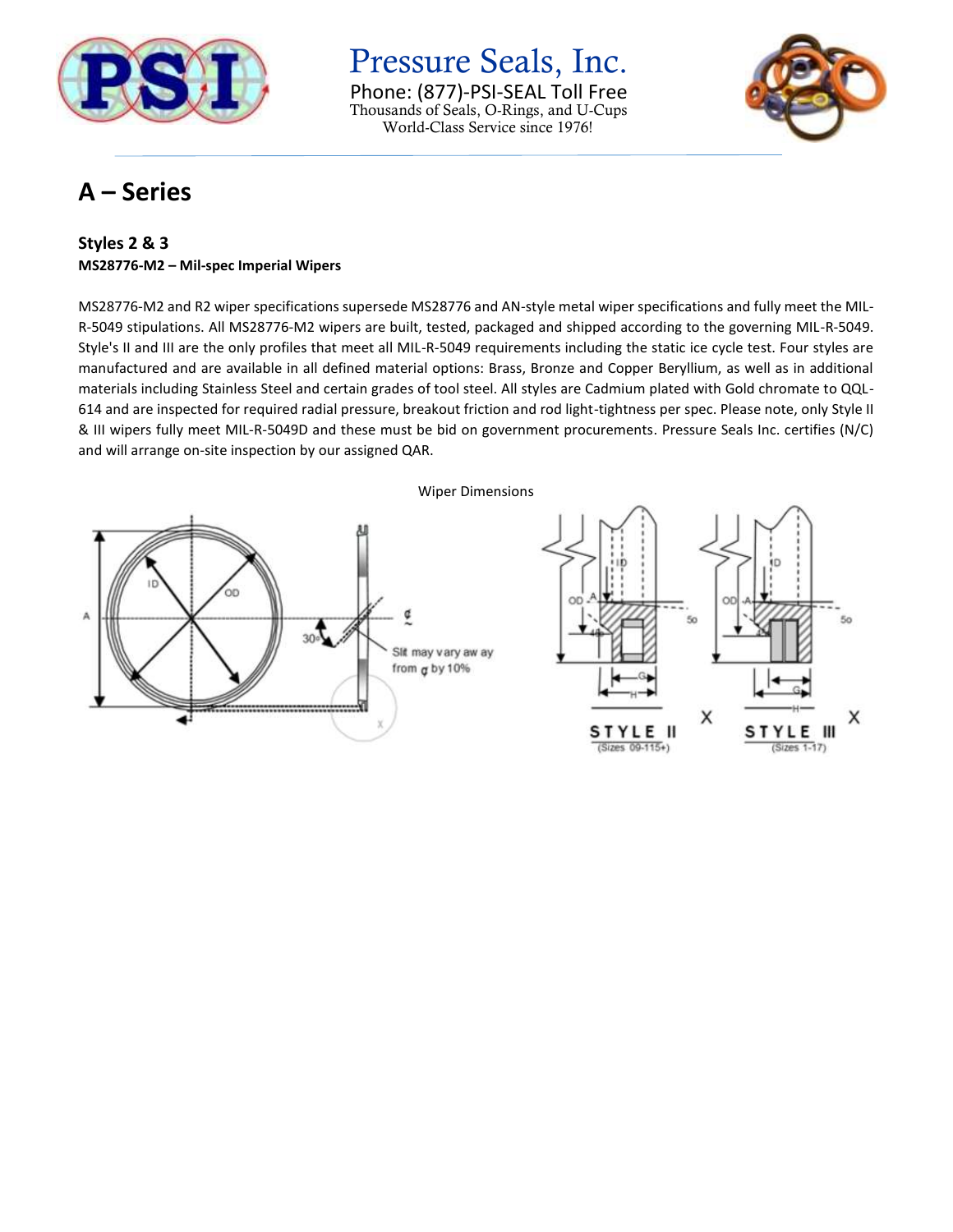# **A – Series continued**

| Part   | Nominal        | D -      | A -      | $G -$    | H -      | Part   | Nominal          | D-       | A -          | G -      | $H -$    |
|--------|----------------|----------|----------|----------|----------|--------|------------------|----------|--------------|----------|----------|
| Number | Rod            | Groove   | Step     | Width    | Total    | Number | Rod              | Groove   | Step         | Width    | Total    |
|        | (Product       | $+.004/$ | $+.005/$ | $+.005/$ | Width    |        | (Product         | $+.004/$ | $+.005/$     | $+.005/$ | Width    |
|        | Name)          | $-.000$  | $-.000$  | $-.000$  | $+.005/$ |        | Name)            | $-.000$  | $-.000$      | $-.000$  | $+.005/$ |
|        |                |          |          |          | $-.000$  |        |                  |          |              |          | $-.000$  |
| $A-01$ | 1/2            | 0.760    | 0.647    | 0.104    | 0.135    | $A-44$ | $4 - 7/8$        | 5.302    | 5.115        | 0.135    | 0.166    |
| A-02   | 9/16           | 0.823    | 0.710    | 0.104    | 0.135    | $A-45$ | 5                | 5.427    | 5.240        | 0.135    | 0.166    |
| $A-03$ | 5/8            | 0.885    | 0.772    | 0.104    | 0.135    | $A-46$ | $5 - 1/8$        | 5.552    | 5.365        | 0.135    | 0.166    |
| A-04   | 11/16          | 0.948    | 0.834    | 0.104    | 0.135    | A-47   | $5 - 1/4$        | 5.677    | 5.490        | 0.135    | 0.166    |
| A-05   | 3/4            | 1.010    | 0.897    | 0.104    | 0.135    | $A-48$ | $5 - 3/8$        | 5.802    | 5.615        | 0.135    | 0.166    |
| $A-06$ | 13/16          | 1.052    | 0.949    | 0.104    | 0.135    | A-49   | $5 - 1/2$        | 5.927    | 5.740        | 0.135    | 0.166    |
| A-07   | 7/8            | 1.114    | 1.012    | 0.104    | 0.135    | $A-50$ | $5 - 5/8$        | 6.114    | 5.896        | 0.151    | 0.182    |
| A-08   | 15/16          | 1.177    | 1.074    | 0.104    | 0.135    | $A-51$ | $5 - 3/4$        | 6.239    | 6.022        | 0.151    | 0.182    |
| A-09   | $\mathbf{1}$   | 1.239    | 1.136    | 0.104    | 0.135    | $A-52$ | $5 - 7/8$        | 6.364    | 6.146        | 0.151    | 0.182    |
| $A-10$ | $1 - 1/16$     | 1.302    | 1.199    | 0.104    | 0.135    | $A-53$ | 6                | 6.489    | 6.272        | 0.151    | 0.182    |
| $A-11$ | $1 - 1/8$      | 1.364    | 1.262    | 0.104    | 0.135    | A-54   | $6 - 1/4$        | 6.739    | 6.522        | 0.151    | 0.182    |
| $A-12$ | $1 - 3/16$     | 1.427    | 1.324    | 0.104    | 0.135    | $A-55$ | $6 - 1/2$        | 6.989    | 6.772        | 0.151    | 0.182    |
| $A-13$ | $1 - 1/4$      | 1.489    | 1.386    | 0.104    | 0.135    | $A-56$ | $6 - 3/4$        | 7.239    | 7.022        | 0.151    | 0.182    |
| $A-14$ | $1 - 5/16$     | 1.614    | 1.480    | 0.104    | 0.135    | $A-57$ | $\overline{7}$   | 7.489    | 7.272        | 0.151    | 0.182    |
| $A-15$ | $1 - 3/8$      | 1.677    | 1.542    | 0.104    | 0.135    | A-58   | $7 - 1/4$        | 7.739    | 7.522        | 0.151    | 0.182    |
| $A-16$ | $1 - 7/16$     | 1.739    | 1.605    | 0.104    | 0.135    | A-59   | $7 - 1/2$        | 7.989    | 7.772        | 0.151    | 0.182    |
| $A-17$ | $1 - 1/2$      | 1.802    | 1.668    | 0.104    | 0.135    | $A-60$ | $7 - 3/4$        | 8.239    | 8.022        | 0.151    | 0.182    |
| $A-18$ | $1 - 5/8$      | 1.927    | 1.793    | 0.104    | 0.135    | $A-61$ | 8                | 8.489    | 8.272        | 0.151    | 0.182    |
| $A-19$ | $1 - 3/4$      | 2.052    | 1.918    | 0.104    | 0.135    | $A-62$ | $8 - 1/2$        | 8.989    | 8.772        | 0.151    | 0.182    |
| $A-20$ | $1 - 7/8$      | 2.177    | 2.043    | 0.104    | 0.135    | $A-63$ | 9                | 9.489    | 9.272        | 0.151    | 0.182    |
| $A-21$ | $\overline{2}$ | 2.302    | 2.178    | 0.104    | 0.135    | $A-64$ | $9 - 1/2$        | 9.989    | 9.772        | 0.151    | 0.182    |
| $A-22$ | $2 - 1/8$      | 2.427    | 2.303    | 0.104    | 0.135    | $A-65$ | 10               | 10.489   | 10.272       | 0.151    | 0.182    |
| $A-23$ | $2 - 1/4$      | 2.552    | 2.428    | 0.104    | 0.135    | $A-66$ | $10 - 1/2$       | 10.989   | 10.772       | 0.151    | 0.182    |
| $A-24$ | $2 - 3/8$      | 2.677    | 2.553    | 0.104    | 0.135    | $A-67$ | 11               | 11.489   | 11.272       | 0.151    | 0.182    |
| $A-25$ | $2 - 1/2$      | 2.802    | 2.678    | 0.104    | 0.135    | $A-68$ | $11 - 1/2$       | 11.989   | 11.772       | 0.166    | 0.197    |
| $A-26$ | $2 - 5/8$      | 2.989    | 2.834    | 0.119    | 0.150    | $A-69$ | 12               | 12.489   | 12.272       | 0.166    | 0.197    |
| $A-27$ | $2 - 3/4$      | 3.114    | 2.959    | 0.119    | 0.150    | A-70   | $12 - 1/2$       | 12.989   | 12.772       | 0.166    | 0.197    |
| $A-28$ | $2 - 7/8$      | 3.239    | 3.084    | 0.119    | 0.150    | $A-71$ | 13               | 13.489   | 13.272       | 0.166    | 0.197    |
| $A-29$ | 3              | 3.364    | 3.209    | 0.119    | 0.150    | $A-72$ | 13 1/2 TN        | 13.989   | 13.797       | 0.166    | 0.197    |
| $A-30$ | $3 - 1/8$      | 3.489    | 3.334    | 0.119    | 0.150    | A-74   | 14 TN            | 14.489   | 14.297       | 0.166    | 0.197    |
| $A-31$ | $3 - 1/4$      | 3.614    | 3.459    | 0.119    | 0.150    | $A-76$ | 14 1/2 TN 14.989 |          | 14.797 0.166 |          | 0.197    |
| $A-32$ | $3 - 3/8$      | 3.739    | 3.584    | 0.119    | 0.150    | A-78   | <b>15 TN</b>     | 15.489   | 15.297       | 0.166    | 0.197    |
| $A-33$ | $3 - 1/2$      | 3.864    | 3.709    | 0.119    | 0.150    | A-80   | 15 1/2 TN        | 15.989   | 15.797       | 0.166    | 0.197    |
| $A-34$ | $3 - 5/8$      | 3.989    | 3.834    | 0.119    | 0.150    | A-82   | <b>16 TN</b>     | 16.489   | 16.297       | 0.166    | 0.197    |
| $A-35$ | $3 - 3/4$      | 4.114    | 3.959    | 0.119    | 0.150    | A-84   | 16 1/2 TN        | 16.989   | 16.797       | 0.166    | 0.197    |
| $A-36$ | $3 - 7/8$      | 4.239    | 4.084    | 0.119    | 0.150    | $A-86$ | 17 TN            | 17.489   | 17.297       | 0.166    | 0.197    |
| $A-37$ | 4              | 4.427    | 4.240    | 0.135    | 0.166    | A-88   | 17 1/2 TN        | 17.989   | 17.797       | 0.166    | 0.197    |
| $A-38$ | $4 - 1/8$      | 4.552    | 4.365    | 0.135    | 0.166    | A-90   | <b>18 TN</b>     | 18.489   | 18.297       | 0.166    | 0.197    |
| A-39   | $4 - 1/4$      | 4.677    | 4.490    | 0.135    | 0.166    | A-92   | 18 1/2 TN        | 18.989   | 18.797       | 0.166    | 0.197    |
| $A-40$ | $4 - 3/8$      | 4.802    | 4.615    | 0.135    | 0.166    | A-94   | 19 TN            | 19.489   | 19.297       | 0.166    | 0.197    |
| $A-41$ | $4 - 1/2$      | 4.927    | 4.740    | 0.135    | 0.166    | A-96   | 19 1/2 TN        | 19.989   | 19.797       | 0.166    | 0.197    |
| $A-42$ | $4 - 5/8$      | 5.052    | 4.865    | 0.135    | 0.166    | A-98   | 20 TN            | 20.489   | 20.297       | 0.166    | 0.197    |
| $A-43$ | $4 - 3/4$      | 5.177    | 4.990    | 0.135    | 0.166    | A-100  | 20 1/2 TN        | 20.989   | 20.797       | 0.166    | 0.197    |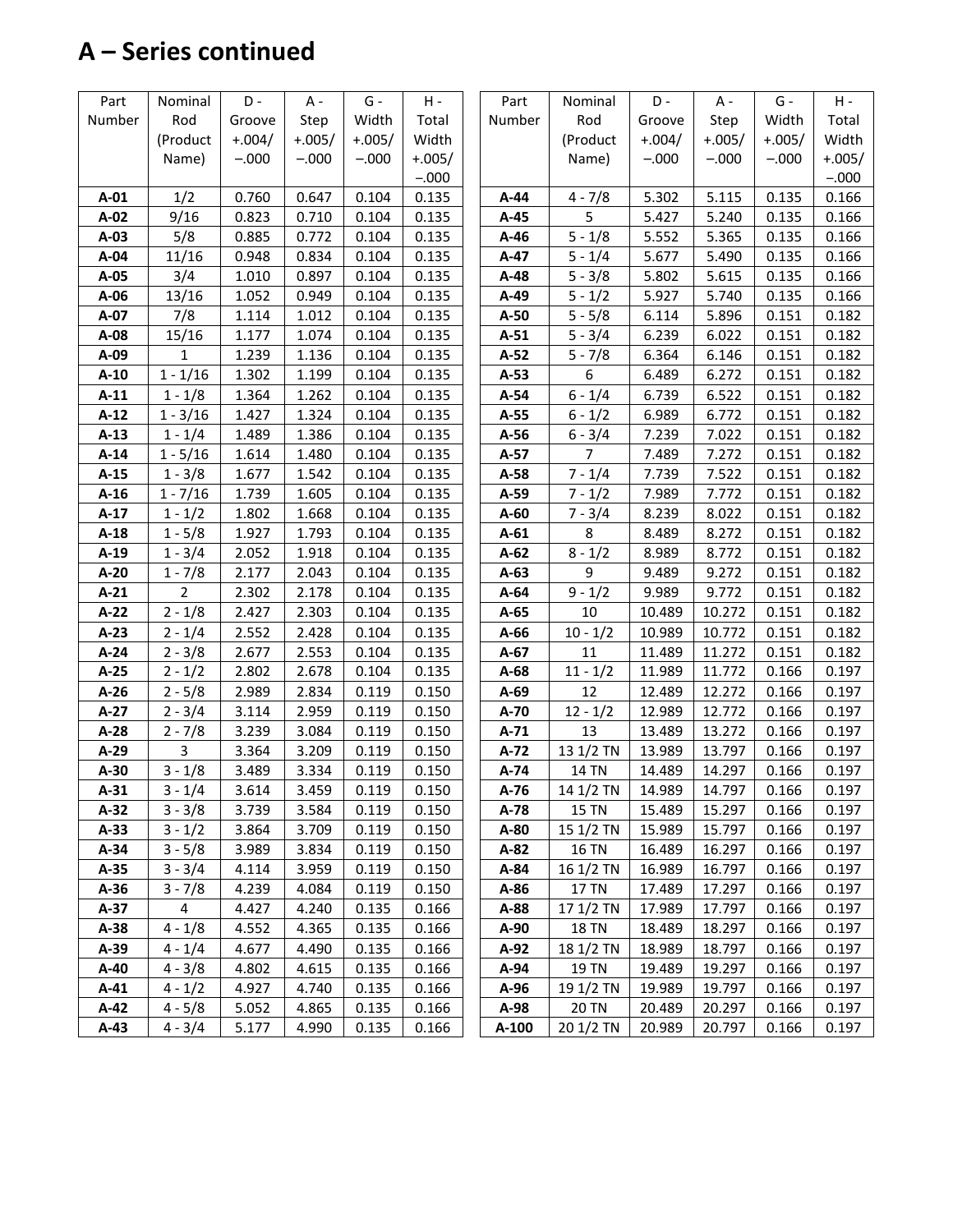## **M – Series**

#### **Style M**

#### **Dual conical scraping elements with load-generating heal and optional secondary wiper.**

M-Series wipers are intended for use in applications where a wide range of contaminant particle sizes are anticipated and where gland space is ample. This is a relatively wide and deep profile which incorporates a fluoropolymer seat to ensure contaminants can't bypass the wiper around the clearance between the wiper OD and the groove in the gland. Slits on the ID of the wiper permit the inner lip to flex to accommodate rod dia. variations and ovality and to allow the transmission of scraping load to the rod by permitting an interference fit. A secondary elastomeric wiper and encapsulating "can" are available as options. M-Series wiper versions are available to address high or low heat environments. In these models, the elastomer elements are replaced with Teflon. Use of Teflon in the construction of the seat and secondary wiper, provide resilience through a wide temperature range, to allow the wiper to perform without the non-metal elements "relaxing". An all-metal version is also available on request.









SECTION A-A

**DETAIL B**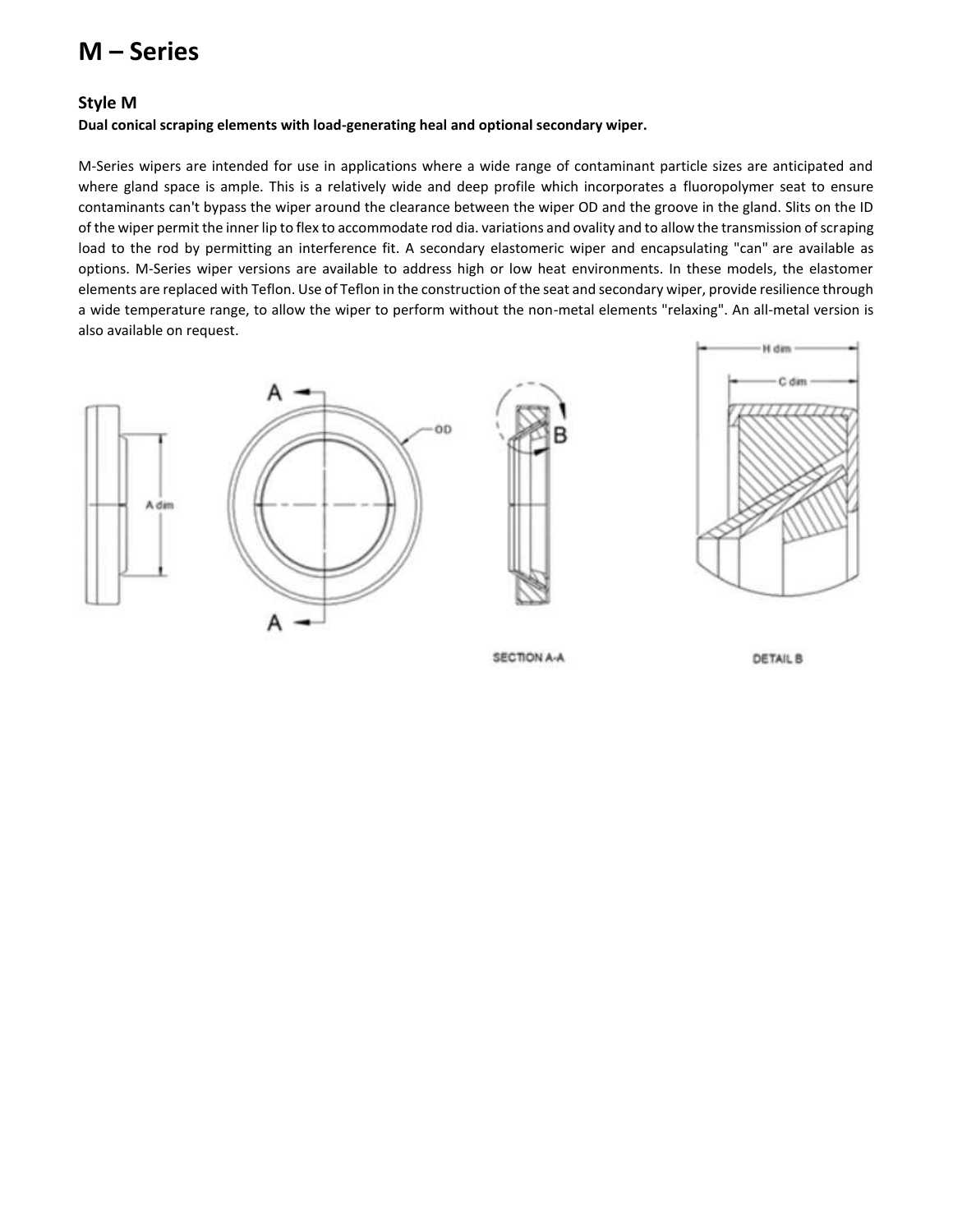# **M – Series continued**

|        |                | Groove Dimensions |          |          |          |        |                                                           | <b>Groove Dimensions</b> |          |          |         |
|--------|----------------|-------------------|----------|----------|----------|--------|-----------------------------------------------------------|--------------------------|----------|----------|---------|
| Part   | Nominal        | D-                | A -      | $G -$    | $H -$    | Part   | Nominal                                                   | D-                       | $A -$    | $G -$    | $H -$   |
| Number | Rod            | Groove            | Step     | Width    | Total    | Number | Rod                                                       | Groove                   | Step     | Width    | Total   |
|        | (Product       | $+.004/$          | $+.005/$ | $+.005/$ | Width    |        | (Product                                                  | $+.004/$                 | $+.005/$ | $+.005/$ | Width   |
|        | Name)          | $-.000$           | $-.000$  | $-.000$  | $+.005/$ |        | Name)                                                     | $-.000$                  | $-.000$  | $-.000$  | +.005,  |
|        |                |                   |          |          | $-.000$  |        |                                                           |                          |          |          | $-.000$ |
| $M-01$ | 1/2            | 0.740             | 0.622    | 0.125    | 0.138    | $M-41$ | $4 - 1/2$                                                 | 5.240                    | 4.848    | 0.375    | 0.413   |
| M-02   | 9/16           | 0.834             | 0.716    | 0.125    | 0.138    | $M-42$ | $4 - 5/8$                                                 | 5.386                    | 4.994    | 0.375    | 0.413   |
| $M-03$ | 5/8            | 0.865             | 0.747    | 0.125    | 0.138    | M-43   | $4 - 3/4$                                                 | 5.532                    | 5.140    | 0.375    | 0.413   |
| $M-04$ | 11/16          | 0.953             | 0.834    | 0.125    | 0.138    | M-44   | $4 - 7/8$                                                 | 5.678                    | 5.286    | 0.375    | 0.413   |
| $M-05$ | 3/4            | 1.115             | 0.929    | 0.188    | 0.206    | M-45   | 5                                                         | 5.740                    | 5.348    | 0.375    | 0.413   |
| M-06   | 13/16          | 1.209             | 1.023    | 0.188    | 0.206    | M-46   | $5 - 1/8$                                                 | 5.884                    | 5.492    | 0.375    | 0.413   |
| M-07   | 7/8            | 1.240             | 1.054    | 0.188    | 0.206    | M-47   | $5 - 1/4$                                                 | 6.028                    | 5.636    | 0.375    | 0.413   |
| M-08   | 15/16          | 1.329             | 1.143    | 0.188    | 0.206    | M-48   | $5 - 3/8$                                                 | 6.171                    | 5.779    | 0.375    | 0.413   |
| M-09   | $\mathbf{1}$   | 1.365             | 1.179    | 0.188    | 0.206    | M-49   | $5 - 1/2$                                                 | 6.240                    | 5.848    | 0.375    | 0.413   |
| $M-10$ | $1 - 1/16$     | 1.451             | 1.265    | 0.188    | 0.206    | M-50   | $5 - 5/8$                                                 | 6.382                    | 5.990    | 0.375    | 0.413   |
| $M-11$ | $1 - 1/8$      | 1.490             | 1.304    | 0.188    | 0.206    | $M-51$ | $5 - 3/4$                                                 | 6.524                    | 6.132    | 0.375    | 0.413   |
| $M-12$ | $1 - 3/16$     | 1.573             | 1.387    | 0.188    | 0.206    | M-52   | $5 - 7/8$                                                 | 6.666                    | 6.274    | 0.375    | 0.413   |
| $M-13$ | $1 - 1/4$      | 1.615             | 1.429    | 0.188    | 0.206    | M-53   | 6                                                         | 6.740                    | 6.348    | 0.375    | 0.413   |
| M-14   | $1 - 5/16$     | 1.696             | 1.510    | 0.188    | 0.206    | M-54   | $6 - 1/4$                                                 | 7.021                    | 6.629    | 0.375    | 0.413   |
| $M-15$ | $1 - 3/8$      | 1.740             | 1.554    | 0.188    | 0.206    | M-55   | $6 - 1/2$                                                 | 7.303                    | 6.911    | 0.375    | 0.413   |
| $M-16$ | $1 - 7/16$     | 1.820             | 1.634    | 0.188    | 0.206    | M-56   | $6 - 3/4$                                                 | 7.584                    | 7.192    | 0.375    | 0.413   |
| $M-17$ | $1 - 1/2$      | 1.865             | 1.679    | 0.188    | 0.206    | M-57   | $\overline{7}$                                            | 7.865                    | 7.473    | 0.375    | 0.413   |
| $M-18$ | $1 - 5/8$      | 1.990             | 1.804    | 0.188    | 0.206    | M-58   | $7 - 1/4$                                                 | 8.146                    | 7.754    | 0.375    | 0.413   |
| $M-19$ | $1 - 3/4$      | 2.115             | 1.929    | 0.188    | 0.206    | M-59   | $7 - 1/2$                                                 | 8.428                    | 8.036    | 0.375    | 0.413   |
| $M-20$ | $1 - 7/8$      | 2.240             | 2.054    | 0.188    | 0.206    | M-60   | $7 - 3/4$                                                 | 8.709                    | 8.317    | 0.375    | 0.413   |
| $M-21$ | $\overline{2}$ | 2.365             | 2.189    | 0.188    | 0.206    | M-61   | 8                                                         | 8.990                    | 8.454    | 0.500    | 0.550   |
| $M-22$ | $2 - 1/8$      | 2.490             | 2.314    | 0.188    | 0.206    | M-62   | $8 - 1/2$                                                 | 9.553                    | 9.017    | 0.500    | 0.550   |
| $M-23$ | $2 - 1/4$      | 2.615             | 2.439    | 0.188    | 0.206    | M-63   | 9                                                         | 10.115                   | 9.579    | 0.500    | 0.550   |
| $M-24$ | $2 - 3/8$      | 2.761             | 2.585    | 0.188    | 0.206    | M-64   | $9 - 1/2$                                                 | 10.678                   | 10.142   | 0.500    | 0.550   |
| $M-25$ | $2 - 1/2$      | 2.865             | 2.689    | 0.188    | 0.206    | M-65   | 10                                                        | 11.240                   | 10.704   | 0.500    | 0.550   |
| $M-26$ | $2 - 5/8$      | 3.009             | 2.833    | 0.188    | 0.206    | M-66   | $10 - 1/2$                                                | 11.803                   | 11.267   | 0.500    | 0.550   |
| $M-27$ | $2 - 3/4$      | 3.240             | 2.992    | 0.250    | 0.275    | M-67   | 11                                                        | 12.365                   | 11.829   | 0.500    | 0.550   |
| $M-28$ | $2 - 7/8$      | 3.365             | 3.117    | 0.250    | 0.275    | M-68   | $11 - 1/2$                                                | 12.928                   | 12.392   | 0.500    | 0.550   |
| $M-29$ | 3              | 3.490             | 3.242    | 0.250    | 0.275    | M-69   | 12                                                        | 13.490                   | 12.954   | 0.500    | 0.550   |
| $M-30$ | $3 - 1/8$      | 3.636             | 3.388    | 0.250    | 0.275    | M-70   | $12 - 1/2$                                                | 14.053                   | 13.517   | 0.500    | 0.550   |
| $M-31$ | $3 - 1/4$      | 3.740             | 3.492    | 0.250    | 0.275    | $M-71$ | 13                                                        | 14.615                   | 14.079   | 0.500    | 0.550   |
| M-32   | $3 - 3/8$      | 3.884             | 3.636    | 0.250    | 0.275    |        |                                                           |                          |          |          |         |
| M-33   | $3 - 1/2$      | 3.990             | 3.742    | 0.250    | 0.275    |        | All sizes available in 1/8", 3/16", 1/4" height profiles. |                          |          |          |         |
| $M-34$ | $3 - 5/8$      | 4.133             | 3.885    | 0.250    | 0.275    |        | 1" and above available in 3/8" height profiles.           |                          |          |          |         |
| M-35   | $3 - 3/4$      | 4.276             | 4.028    | 0.250    | 0.275    |        | 2" and above available in 1/2" height profiles.           |                          |          |          |         |
| M-36   | $3 - 7/8$      | 4.419             | 4.171    | 0.250    | 0.275    |        | 4" and above available in larger heights.                 |                          |          |          |         |
| M-37   | 4              | 4.490             | 4.242    | 0.250    | 0.275    |        | Each profile fully customizable.                          |                          |          |          |         |
| M-38   | $4 - 1/8$      | 4.631             | 4.383    | 0.250    | 0.275    |        |                                                           |                          |          |          |         |
| M-39   | $4 - 1/4$      | 4.740             | 4.492    | 0.250    | 0.275    |        |                                                           |                          |          |          |         |
| $M-40$ | $4 - 3/8$      | 4.880             | 4.632    | 0.250    | 0.275    |        |                                                           |                          |          |          |         |

| <b>Groove Dimensions</b> |            |          |          |          |          |  |  |  |  |  |
|--------------------------|------------|----------|----------|----------|----------|--|--|--|--|--|
| Part                     | Nominal    | D -      | А -      | $G -$    | $H -$    |  |  |  |  |  |
| Number                   | Rod        | Groove   | Step     | Width    | Total    |  |  |  |  |  |
|                          | (Product   | $+.004/$ | $+.005/$ | $+.005/$ | Width    |  |  |  |  |  |
|                          | Name)      | $-.000$  | $-.000$  | $-.000$  | $+.005/$ |  |  |  |  |  |
|                          |            |          |          |          | $-.000$  |  |  |  |  |  |
| $M-41$                   | $4 - 1/2$  | 5.240    | 4.848    | 0.375    | 0.413    |  |  |  |  |  |
| $M-42$                   | $4 - 5/8$  | 5.386    | 4.994    | 0.375    | 0.413    |  |  |  |  |  |
| M-43                     | $4 - 3/4$  | 5.532    | 5.140    | 0.375    | 0.413    |  |  |  |  |  |
| M-44                     | $4 - 7/8$  | 5.678    | 5.286    | 0.375    | 0.413    |  |  |  |  |  |
| M-45                     | 5          | 5.740    | 5.348    | 0.375    | 0.413    |  |  |  |  |  |
| M-46                     | $5 - 1/8$  | 5.884    | 5.492    | 0.375    | 0.413    |  |  |  |  |  |
| $M-47$                   | $5 - 1/4$  | 6.028    | 5.636    | 0.375    | 0.413    |  |  |  |  |  |
| M-48                     | $5 - 3/8$  | 6.171    | 5.779    | 0.375    | 0.413    |  |  |  |  |  |
| M-49                     | $5 - 1/2$  | 6.240    | 5.848    | 0.375    | 0.413    |  |  |  |  |  |
| M-50                     | $5 - 5/8$  | 6.382    | 5.990    | 0.375    | 0.413    |  |  |  |  |  |
| $M-51$                   | $5 - 3/4$  | 6.524    | 6.132    | 0.375    | 0.413    |  |  |  |  |  |
| $M-52$                   | $5 - 7/8$  | 6.666    | 6.274    | 0.375    | 0.413    |  |  |  |  |  |
| M-53                     | 6          | 6.740    | 6.348    | 0.375    | 0.413    |  |  |  |  |  |
| M-54                     | $6 - 1/4$  | 7.021    | 6.629    | 0.375    | 0.413    |  |  |  |  |  |
| M-55                     | $6 - 1/2$  | 7.303    | 6.911    | 0.375    | 0.413    |  |  |  |  |  |
| M-56                     | $6 - 3/4$  | 7.584    | 7.192    | 0.375    | 0.413    |  |  |  |  |  |
| M-57                     | 7          | 7.865    | 7.473    | 0.375    | 0.413    |  |  |  |  |  |
| M-58                     | $7 - 1/4$  | 8.146    | 7.754    | 0.375    | 0.413    |  |  |  |  |  |
| M-59                     | $7 - 1/2$  | 8.428    | 8.036    | 0.375    | 0.413    |  |  |  |  |  |
| M-60                     | $7 - 3/4$  | 8.709    | 8.317    | 0.375    | 0.413    |  |  |  |  |  |
| M-61                     | 8          | 8.990    | 8.454    | 0.500    | 0.550    |  |  |  |  |  |
| M-62                     | $8 - 1/2$  | 9.553    | 9.017    | 0.500    | 0.550    |  |  |  |  |  |
| M-63                     | 9          | 10.115   | 9.579    | 0.500    | 0.550    |  |  |  |  |  |
| M-64                     | $9 - 1/2$  | 10.678   | 10.142   | 0.500    | 0.550    |  |  |  |  |  |
| M-65                     | 10         | 11.240   | 10.704   | 0.500    | 0.550    |  |  |  |  |  |
| M-66                     | $10 - 1/2$ | 11.803   | 11.267   | 0.500    | 0.550    |  |  |  |  |  |
| M-67                     | 11         | 12.365   | 11.829   | 0.500    | 0.550    |  |  |  |  |  |
| M-68                     | $11 - 1/2$ | 12.928   | 12.392   | 0.500    | 0.550    |  |  |  |  |  |
| M-69                     | 12         | 13.490   | 12.954   | 0.500    | 0.550    |  |  |  |  |  |
| M-70                     | $12 - 1/2$ | 14.053   | 13.517   | 0.500    | 0.550    |  |  |  |  |  |
| $M-71$                   | 13         | 14.615   | 14.079   | 0.500    | 0.550    |  |  |  |  |  |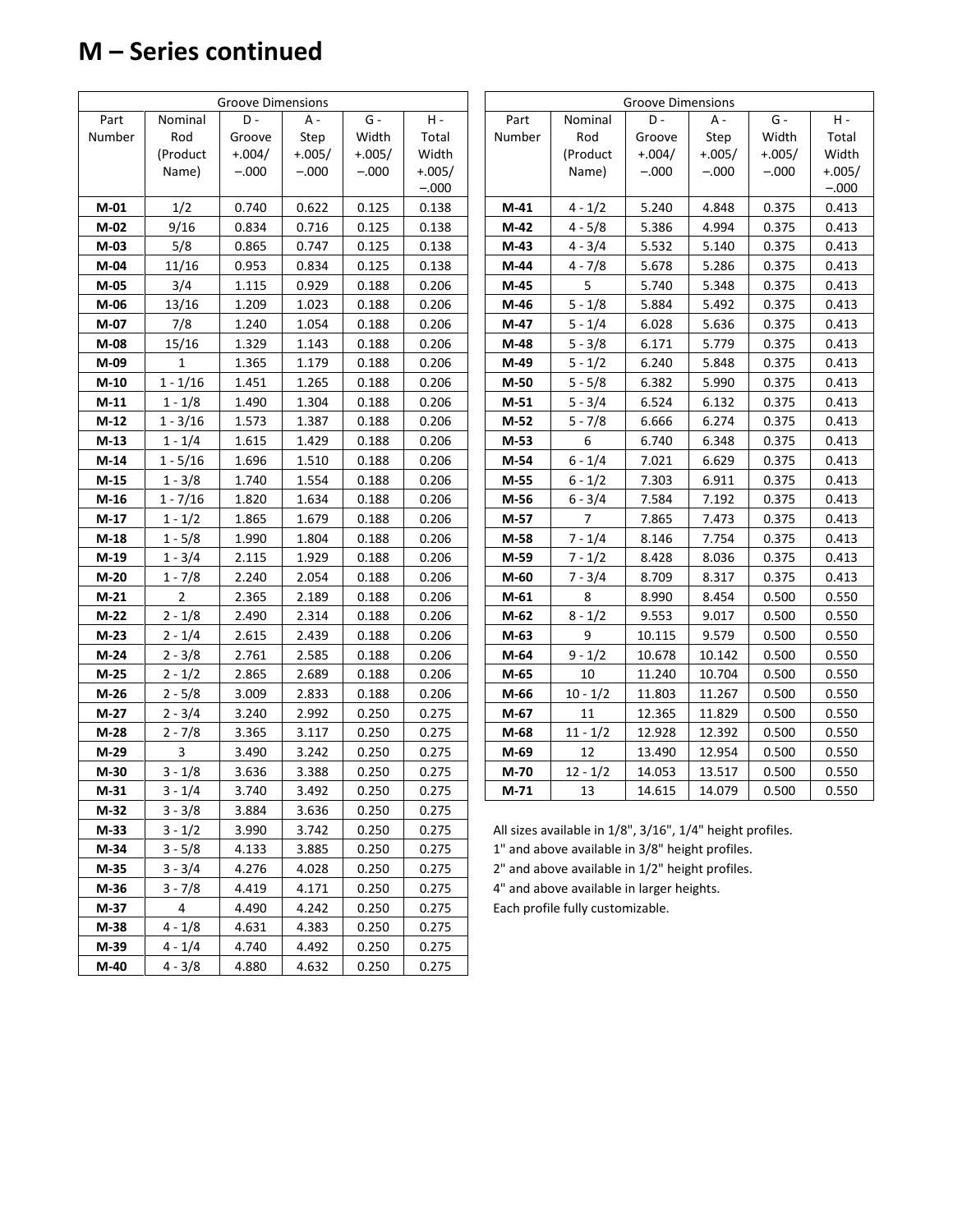## **M – Series continued**

#### **Style MM**

#### **Metric dual-metal/Teflon-element Wiper**

M-Series wipers are intended for use in applications where a wide range of containment particle sizes are anticipated and where gland space is ample. This is a relatively wide and deep profile which incorporates a rubber or polymer "Seat" that under compression, holds the scraping elements in place behind a rigid lip or keeper ring (such as a retaining ring). Slits extending from the ID of the scraping elements permit the inner copper alloy Scraping Elements to flex to accommodate rod diameter variations and ovality and to allow the transmission of scraping load to the rod by permitting an interference fit. A secondary (usually polymer) wiper and encapsulating "can" are available as options. M-Series Scrapers are available to address high or low heat environments. In these models, the default Nitrile elements are replaced with Viton or Teflon for the Seat and secondary Wiper and provide resilience through a wide temperature range to allow the wiper to perform without the non-metal elements "relaxing". An all-metal version is also available on request.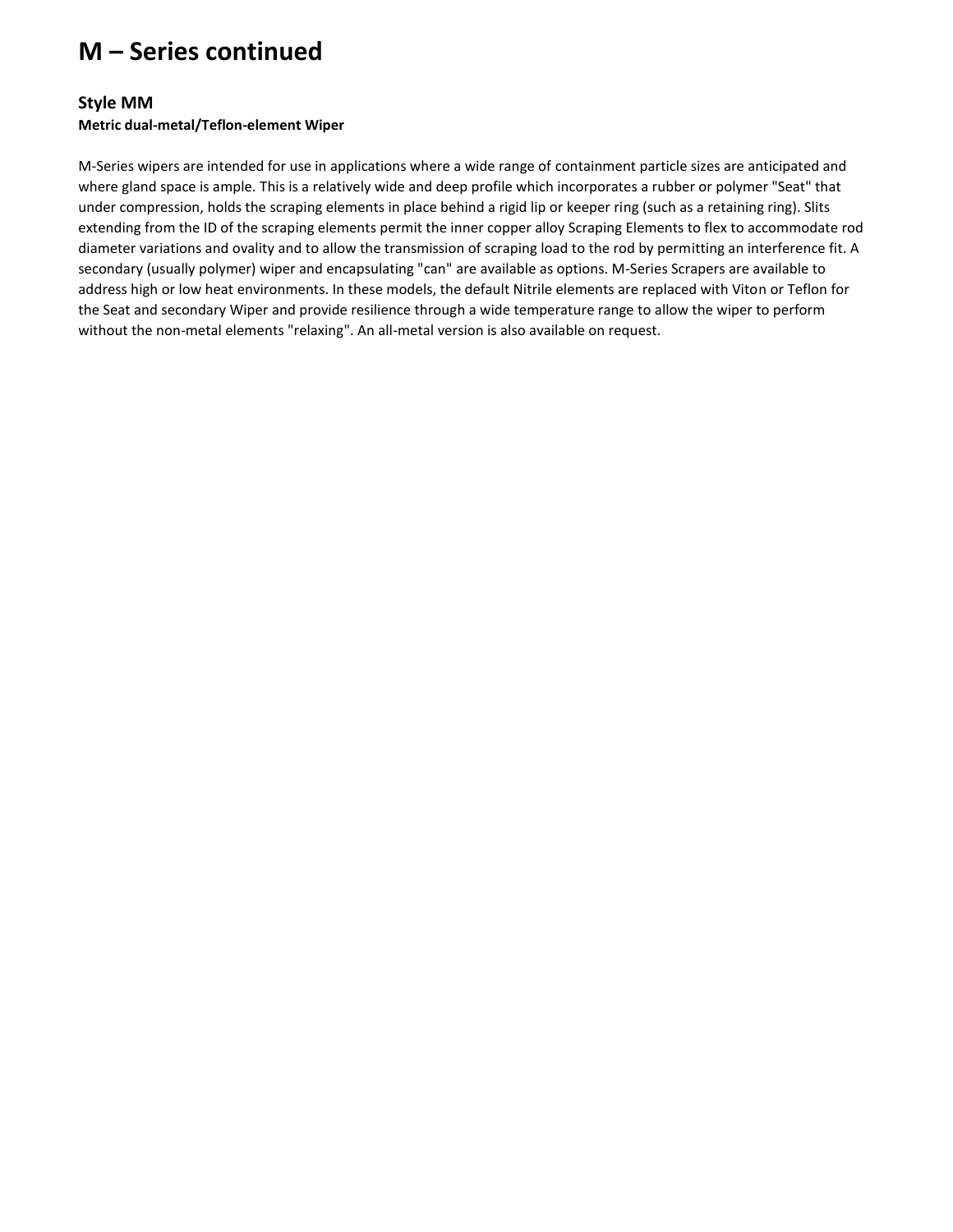# **M – Series continued**

| Groove Dimensions (Metric) - Default Heights - XX05, XX08, |                                                      |         |         |         |               | Groove Dimensions (Metric) - Default Heights - XX05, XX08, |                                         |         |         |         |         |  |
|------------------------------------------------------------|------------------------------------------------------|---------|---------|---------|---------------|------------------------------------------------------------|-----------------------------------------|---------|---------|---------|---------|--|
|                                                            | XX10, XX15's available for select rod diameters too. |         |         |         |               | XX10, XX15's available for select rod diameters too.       |                                         |         |         |         |         |  |
| Part                                                       | Nominal                                              | D-      | A -     | $G -$   | $\mathsf H$ - | Part                                                       | Nominal                                 | D -     | A -     | $G -$   | $H -$   |  |
| Number                                                     | Rod                                                  | Groove  | Step    | Width   | Total         | Number                                                     | Rod                                     | Groove  | Step    | Width   | Total   |  |
|                                                            | (Product                                             | $+.05/$ | $+.05/$ | $+.05/$ | Width         |                                                            | (Product                                | $+.05/$ | $+.05/$ | $+.05/$ | Width   |  |
|                                                            | Name)                                                | $-.00$  | $-.00$  | $-.00$  | $+.05/$       |                                                            | Name)                                   | $-.00$  | $-.00$  | $-.00$  | $+.05/$ |  |
|                                                            |                                                      |         |         |         | $-.00$        |                                                            |                                         |         |         |         | $-.00$  |  |
| <b>MM-01</b>                                               | 10                                                   | 20.00   | 12.34   | 5.00    | 7.00          | <b>MM-40</b>                                               | 112                                     | 132.00  | 116.10  | 10.00   | 12.00   |  |
| <b>MM-02</b>                                               | 12                                                   | 22.00   | 13.87   | 5.00    | 7.00          | <b>MM-41</b>                                               | 115                                     | 135.00  | 119.09  | 10.00   | 12.00   |  |
| <b>MM-03</b>                                               | 15                                                   | 25.00   | 17.09   | 5.00    | 7.00          | <b>MM-42</b>                                               | 118                                     | 138.00  | 122.08  | 10.00   | 12.00   |  |
| <b>MM-04</b>                                               | 16                                                   | 26.00   | 18.01   | 5.00    | 7.00          | MM-43                                                      | 120                                     | 140.00  | 124.04  | 10.00   | 12.00   |  |
| <b>MM-05</b>                                               | 18                                                   | 28.00   | 20.09   | 5.00    | 7.00          | <b>MM-44</b>                                               | 125                                     | 145.00  | 129.10  | 10.00   | 12.00   |  |
| <b>MM-06</b>                                               | 20                                                   | 30.00   | 21.88   | 5.00    | 7.00          | <b>MM-45</b>                                               | 128                                     | 148.00  | 132.10  | 10.00   | 12.00   |  |
| MM-07                                                      | 22                                                   | 32.00   | 23.94   | 5.00    | 7.00          | MM-46                                                      | 130                                     | 150.00  | 134.06  | 10.00   | 12.00   |  |
| <b>MM-08</b>                                               | 24                                                   | 34.00   | 25.96   | 5.00    | 7.00          | <b>MM-47</b>                                               | 135                                     | 155.00  | 139.11  | 10.00   | 12.00   |  |
| <b>MM-09</b>                                               | 25                                                   | 35.00   | 26.90   | 5.00    | 7.00          | <b>MM-48</b>                                               | 138                                     | 158.00  | 142.11  | 10.00   | 12.00   |  |
| <b>MM-10</b>                                               | 26                                                   | 36.00   | 27.87   | 5.00    | 7.00          | MM-49                                                      | 140                                     | 160.00  | 144.07  | 10.00   | 12.00   |  |
| <b>MM-11</b>                                               | 28                                                   | 38.00   | 29.92   | 5.00    | 7.00          | <b>MM-50</b>                                               | 145                                     | 165.00  | 149.92  | 10.00   | 12.00   |  |
| <b>MM-12</b>                                               | 30                                                   | 40.00   | 31.93   | 5.00    | 7.00          | <b>MM-51</b>                                               | 148                                     | 168.00  | 152.94  | 10.00   | 12.00   |  |
| <b>MM-13</b>                                               | 32                                                   | 42.00   | 33.95   | 5.00    | 7.00          | <b>MM-52</b>                                               | 150                                     | 170.00  | 154.88  | 10.00   | 12.00   |  |
| <b>MM-14</b>                                               | 34                                                   | 44.00   | 36.78   | 5.00    | 7.00          | <b>MM-53</b>                                               | 155                                     | 175.00  | 159.96  | 10.00   | 12.00   |  |
| <b>MM-15</b>                                               | 35                                                   | 45.00   | 37.72   | 5.00    | 7.00          | <b>MM-54</b>                                               | 160                                     | 180.00  | 164.92  | 10.00   | 12.00   |  |
| <b>MM-16</b>                                               | 36                                                   | 46.00   | 38.69   | 5.00    | 7.00          | <b>MM-55</b>                                               | 165                                     | 185.00  | 169.87  | 10.00   | 12.00   |  |
| <b>MM-17</b>                                               | 38                                                   | 48.00   | 40.74   | 5.00    | 7.00          | MM-56                                                      | 170                                     | 190.00  | 174.84  | 10.00   | 12.00   |  |
| <b>MM-18</b>                                               | 40                                                   | 50.00   | 42.66   | 5.00    | 7.00          | <b>MM-57</b>                                               | 180                                     | 200.00  | 184.94  | 10.00   | 12.00   |  |
| <b>MM-19</b>                                               | 45                                                   | 55.00   | 47.78   | 5.00    | 7.00          | <b>MM-58</b>                                               | 185                                     | 215.00  | 189.90  | 15.00   | 17.00   |  |
| <b>MM-20</b>                                               | 48                                                   | 58.00   | 50.76   | 5.00    | 7.00          | MM-59                                                      | 190                                     | 220.00  | 194.86  | 15.00   | 17.00   |  |
| <b>MM-21</b>                                               | 50                                                   | 60.00   | 52.70   | 5.00    | 7.00          | MM-60                                                      | 195                                     | 225.00  | 199.83  | 15.00   | 17.00   |  |
| <b>MM-22</b>                                               | 55                                                   | 65.00   | 57.54   | 5.00    | 7.00          | MM-61                                                      | 200                                     | 230.00  | 204.80  | 15.00   | 17.00   |  |
| <b>MM-23</b>                                               | 58                                                   | 68.00   | 60.53   | 5.00    | 7.00          | <b>MM-62</b>                                               | 210                                     | 240.00  | 214.74  | 15.00   | 17.00   |  |
| <b>MM-24</b>                                               | 60                                                   | 70.00   | 62.48   | 5.00    | 7.00          | MM-63                                                      | 230                                     | 260.00  | 234.91  | 15.00   | 17.00   |  |
| <b>MM-25</b>                                               | 65                                                   | 75.00   | 67.55   | 5.00    | 7.00          | <b>MM-64</b>                                               | 240                                     | 270.00  | 244.85  | 15.00   | 17.00   |  |
| <b>MM-26</b>                                               | 68                                                   | 78.00   | 71.34   | 5.00    | 7.00          | MM-65                                                      | 250                                     | 280.00  | 254.80  | 15.00   | 17.00   |  |
| <b>MM-27</b>                                               | 70                                                   | 80.00   | 73.28   | 5.00    | 7.00          | MM-66                                                      | 260                                     | 290.00  | 264.75  | 15.00   | 17.00   |  |
| <b>MM-28</b>                                               | 75                                                   | 85.00   | 78.37   | 5.00    | 7.00          | MM-67                                                      | 280                                     | 310.00  | 284.89  | 15.00   | 17.00   |  |
| <b>MM-29</b>                                               | 78                                                   | 88.00   | 81.35   | 5.00    | 7.00          | <b>MM-68</b>                                               | 290                                     | 320.00  | 294.84  | 15.00   | 17.00   |  |
| <b>MM-30</b>                                               | 80                                                   | 90.00   | 83.30   | 5.00    | 7.00          | MM-69                                                      | 300                                     | 340.00  | 304.80  | 20.00   | 22.00   |  |
| MM-31                                                      | 85                                                   | 95.00   | 88.37   | 5.00    | 7.00          | <b>MM-70</b>                                               | 310                                     | 350.00  | 314.76  | 20.00   | 22.00   |  |
| <b>MM-32</b>                                               | 88                                                   | 98.00   | 91.36   | 5.00    | 7.00          |                                                            |                                         |         |         |         |         |  |
| <b>MM-33</b>                                               | 90                                                   | 100.00  | 93.32   | 5.00    | 7.00          |                                                            | <b>Materials and Options:</b>           |         |         |         |         |  |
| <b>MM-34</b>                                               | 92                                                   | 112.00  | 95.27   | 10.00   | 12.00         |                                                            | MM - Scrapers and Seat                  |         |         |         |         |  |
| <b>MM-35</b>                                               | 95                                                   | 115.00  | 98.27   | 10.00   | 12.00         |                                                            | MMWC - plus Copper Alloy Can            |         |         |         |         |  |
| <b>MM-36</b>                                               | 98                                                   | 118.00  | 101.26  | 10.00   | 12.00         |                                                            | MMT - Teflon Wiper (to 7.5" rod dia.)   |         |         |         |         |  |
| <b>MM-37</b>                                               | 100                                                  | 120.00  | 104.00  | 10.00   | 12.00         |                                                            | MMN - Nylon Wiper (to 12" rod dia.)     |         |         |         |         |  |
| <b>MM-38</b>                                               | 105                                                  | 125.00  | 109.07  | 10.00   | 12.00         |                                                            | MMA - Acetal-Turcite (to 3.5" rod dia.) |         |         |         |         |  |
| MM-39                                                      | 110                                                  | 130.00  | 114.14  | 10.00   | 12.00         |                                                            | MMW - plus Urethane Wiper               |         |         |         |         |  |

|        | Groove Dimensions (Metric) - Default Heights - XX05, XX08,<br>XX10, XX15's available for select rod diameters too. |         |         |        |         |  |  |  |  |  |  |
|--------|--------------------------------------------------------------------------------------------------------------------|---------|---------|--------|---------|--|--|--|--|--|--|
| Part   | Nominal                                                                                                            | D -     | А -     | G -    | н -     |  |  |  |  |  |  |
| Number | Rod                                                                                                                | Groove  | Step    | Width  | Total   |  |  |  |  |  |  |
|        | (Product                                                                                                           | $+.05/$ | $+.05/$ | +.05/  | Width   |  |  |  |  |  |  |
|        | Name)                                                                                                              | -.00    | -.00    | $-.00$ | $+.05/$ |  |  |  |  |  |  |
|        |                                                                                                                    |         |         |        | $-.00$  |  |  |  |  |  |  |
| MM-40  | 112                                                                                                                | 132.00  | 116.10  | 10.00  | 12.00   |  |  |  |  |  |  |
| MM-41  | 115                                                                                                                | 135.00  | 119.09  | 10.00  | 12.00   |  |  |  |  |  |  |
| MM-42  | 118                                                                                                                | 138.00  | 122.08  | 10.00  | 12.00   |  |  |  |  |  |  |
| MM-43  | 120                                                                                                                | 140.00  | 124.04  | 10.00  | 12.00   |  |  |  |  |  |  |
| MM-44  | 125                                                                                                                | 145.00  | 129.10  | 10.00  | 12.00   |  |  |  |  |  |  |
| MM-45  | 128                                                                                                                | 148.00  | 132.10  | 10.00  | 12.00   |  |  |  |  |  |  |
| MM-46  | 130                                                                                                                | 150.00  | 134.06  | 10.00  | 12.00   |  |  |  |  |  |  |
| MM-47  | 135                                                                                                                | 155.00  | 139.11  | 10.00  | 12.00   |  |  |  |  |  |  |
| MM-48  | 138                                                                                                                | 158.00  | 142.11  | 10.00  | 12.00   |  |  |  |  |  |  |
| MM-49  | 140                                                                                                                | 160.00  | 144.07  | 10.00  | 12.00   |  |  |  |  |  |  |
| MM-50  | 145                                                                                                                | 165.00  | 149.92  | 10.00  | 12.00   |  |  |  |  |  |  |
| MM-51  | 148                                                                                                                | 168.00  | 152.94  | 10.00  | 12.00   |  |  |  |  |  |  |
| MM-52  | 150                                                                                                                | 170.00  | 154.88  | 10.00  | 12.00   |  |  |  |  |  |  |
| MM-53  | 155                                                                                                                | 175.00  | 159.96  | 10.00  | 12.00   |  |  |  |  |  |  |
| MM-54  | 160                                                                                                                | 180.00  | 164.92  | 10.00  | 12.00   |  |  |  |  |  |  |
| MM-55  | 165                                                                                                                | 185.00  | 169.87  | 10.00  | 12.00   |  |  |  |  |  |  |
| MM-56  | 170                                                                                                                | 190.00  | 174.84  | 10.00  | 12.00   |  |  |  |  |  |  |
| MM-57  | 180                                                                                                                | 200.00  | 184.94  | 10.00  | 12.00   |  |  |  |  |  |  |
| MM-58  | 185                                                                                                                | 215.00  | 189.90  | 15.00  | 17.00   |  |  |  |  |  |  |
| MM-59  | 190                                                                                                                | 220.00  | 194.86  | 15.00  | 17.00   |  |  |  |  |  |  |
| MM-60  | 195                                                                                                                | 225.00  | 199.83  | 15.00  | 17.00   |  |  |  |  |  |  |
| MM-61  | 200                                                                                                                | 230.00  | 204.80  | 15.00  | 17.00   |  |  |  |  |  |  |
| MM-62  | 210                                                                                                                | 240.00  | 214.74  | 15.00  | 17.00   |  |  |  |  |  |  |
| MM-63  | 230                                                                                                                | 260.00  | 234.91  | 15.00  | 17.00   |  |  |  |  |  |  |
| MM-64  | 240                                                                                                                | 270.00  | 244.85  | 15.00  | 17.00   |  |  |  |  |  |  |
| MM-65  | 250                                                                                                                | 280.00  | 254.80  | 15.00  | 17.00   |  |  |  |  |  |  |
| MM-66  | 260                                                                                                                | 290.00  | 264.75  | 15.00  | 17.00   |  |  |  |  |  |  |
| MM-67  | 280                                                                                                                | 310.00  | 284.89  | 15.00  | 17.00   |  |  |  |  |  |  |
| MM-68  | 290                                                                                                                | 320.00  | 294.84  | 15.00  | 17.00   |  |  |  |  |  |  |
| MM-69  | 300                                                                                                                | 340.00  | 304.80  | 20.00  | 22.00   |  |  |  |  |  |  |
| MM-70  | 310                                                                                                                | 350.00  | 314.76  | 20.00  | 22.00   |  |  |  |  |  |  |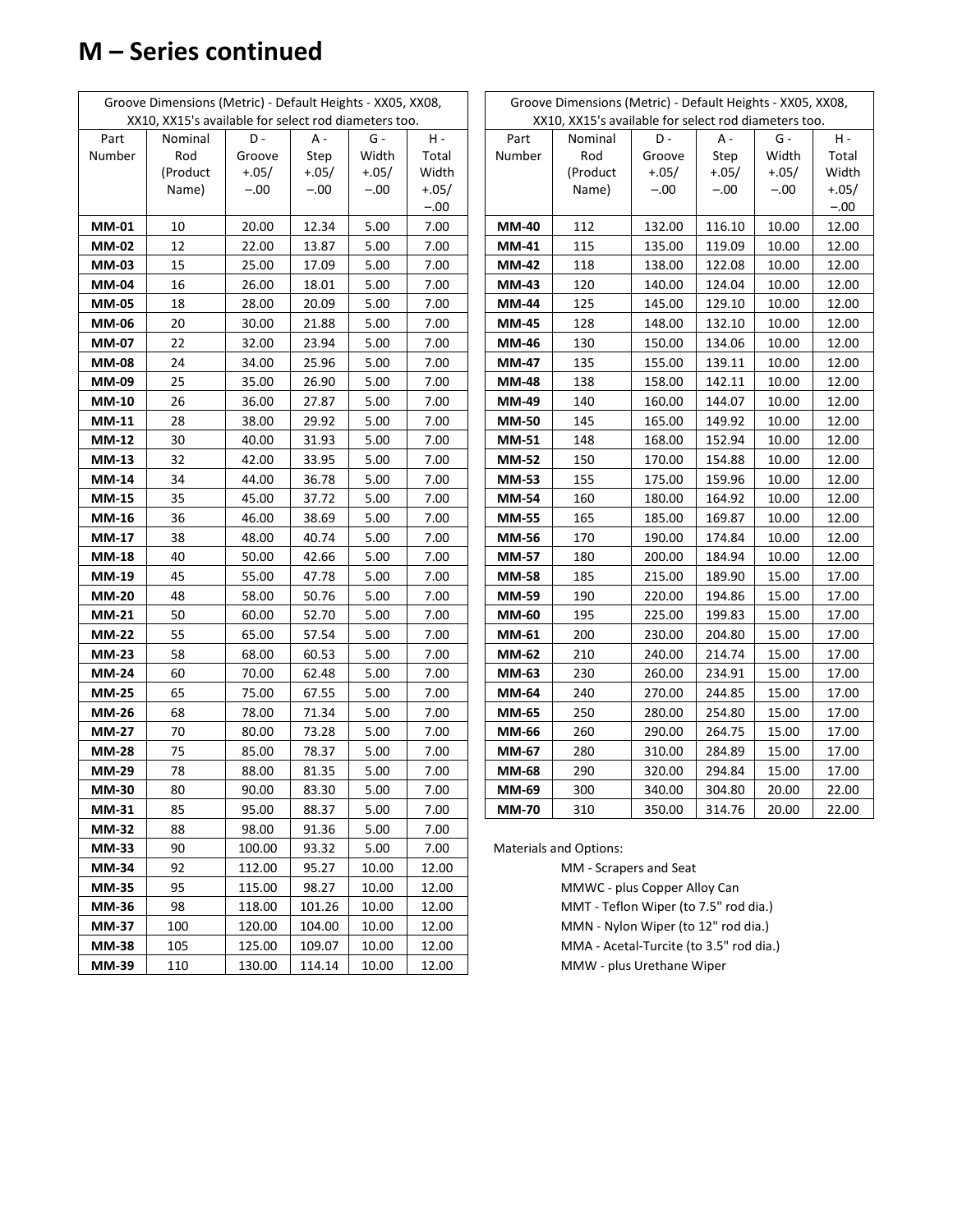## **D - Series**

### **Style D**

#### **Ultra-heavy-duty applications**

"Double" wide metal wipers are intended for use in large diameter rod applications, when retrofitting into a wide groove and with harder, more brittle materials such as hardened H-condition copper-alloys, hardened steels and tool steel. D-Series wipers are available in C36000 in sizes ranging from 1/2" dia (rod size) to 36" (smaller, larger and in-between sizes available upon request).

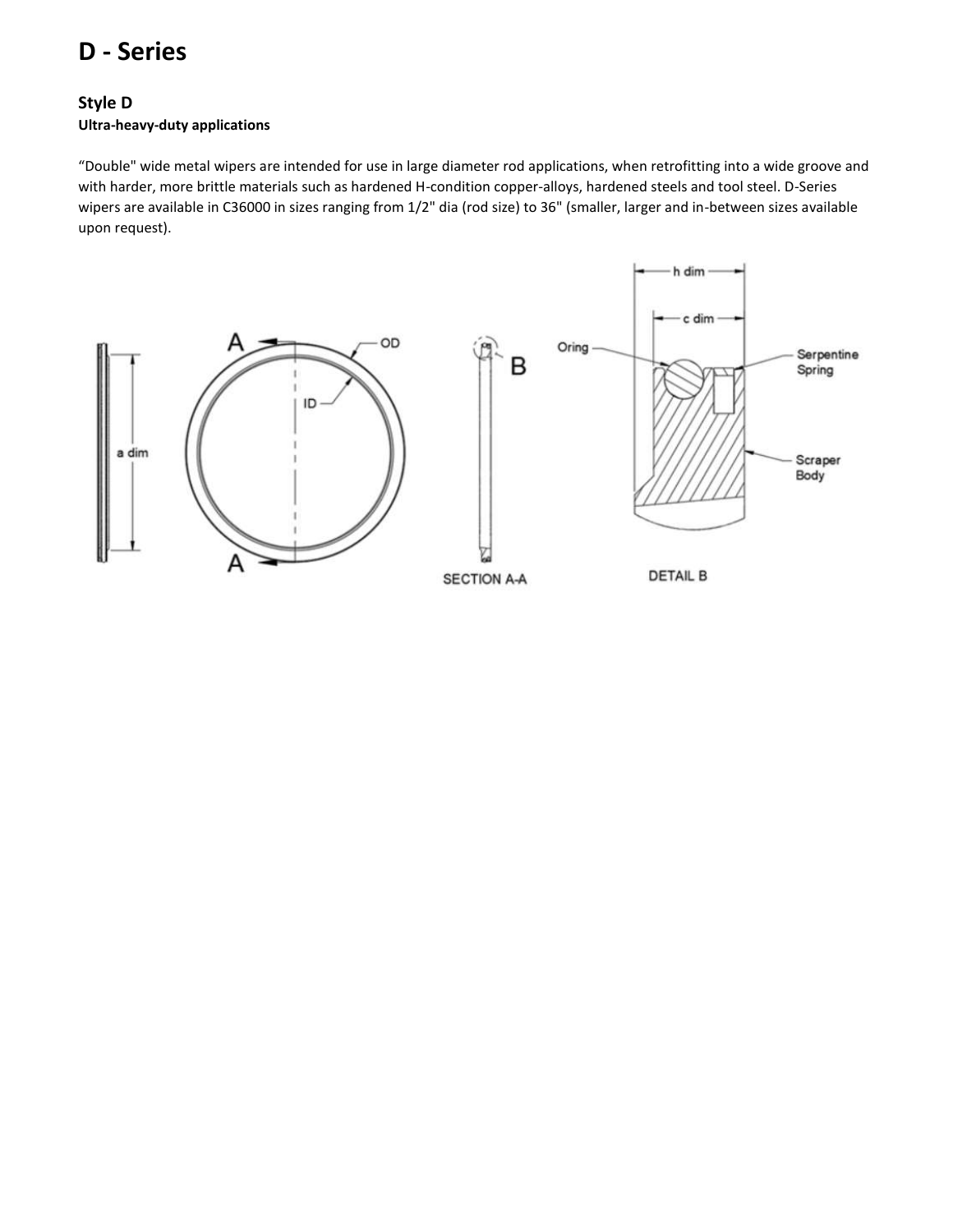# **D – Series continued**

| <b>Groove Dimensions</b> |                |          |          |          |          |  | <b>Groove Dimensions</b> |                |          |          |          |          |
|--------------------------|----------------|----------|----------|----------|----------|--|--------------------------|----------------|----------|----------|----------|----------|
| Part                     | Nominal        | D-       | A -      | $G -$    | $H -$    |  | Part                     | Nominal        | D -      | A -      | $G -$    | $H -$    |
| Number                   | Rod            | Groove   | Step     | Width    | Total    |  | Number                   | Rod            | Groove   | Step     | Width    | Total    |
|                          | (Product       | $+.004/$ | $+.005/$ | $+.005/$ | Width    |  |                          | (Product       | $+.004/$ | $+.005/$ | $+.005/$ | Width    |
|                          | Name)          | $-.000$  | $-.000$  | $-.000$  | $+.005/$ |  |                          | Name)          | $-.000$  | $-.000$  | $-.000$  | $+.005/$ |
|                          |                |          |          |          | $-.000$  |  |                          |                |          |          |          | $-.000$  |
| $D-01$                   | 1/2            | 0.750    | 0.647    | 0.125    | 0.188    |  | $D-31$                   | $3 - 1/4$      | 3.750    | 3.419    | 0.250    | 0.375    |
| $D-02$                   | 9/16           | 0.813    | 0.680    | 0.125    | 0.188    |  | $D-32$                   | $3 - 3/8$      | 3.875    | 3.544    | 0.250    | 0.375    |
| $D-03$                   | 5/8            | 0.875    | 0.742    | 0.125    | 0.188    |  | $D-33$                   | $3 - 1/2$      | 4.000    | 3.669    | 0.250    | 0.375    |
| $D-04$                   | 11/16          | 0.938    | 0.804    | 0.125    | 0.188    |  | $D-34$                   | $3 - 5/8$      | 4.125    | 3.794    | 0.250    | 0.375    |
| D-05                     | 3/4            | 1.125    | 0.867    | 0.188    | 0.250    |  | D-35                     | $3 - 3/4$      | 4.250    | 3.919    | 0.250    | 0.375    |
| $D-06$                   | 13/16          | 1.188    | 0.919    | 0.188    | 0.250    |  | $D-36$                   | $3 - 7/8$      | 4.375    | 4.044    | 0.250    | 0.375    |
| $D-07$                   | 7/8            | 1.250    | 0.982    | 0.188    | 0.250    |  | $D-37$                   | $\overline{4}$ | 4.500    | 4.200    | 0.250    | 0.375    |
| $D-08$                   | 15/16          | 1.313    | 1.044    | 0.188    | 0.250    |  | $D-38$                   | $4 - 1/8$      | 4.625    | 4.325    | 0.250    | 0.375    |
| $D-09$                   | 1              | 1.375    | 1.106    | 0.188    | 0.250    |  | $D-39$                   | $4 - 1/4$      | 4.750    | 4.450    | 0.250    | 0.375    |
| $D-10$                   | $1 - 1/16$     | 1.438    | 1.169    | 0.188    | 0.250    |  | $D-40$                   | $4 - 3/8$      | 4.875    | 4.575    | 0.250    | 0.375    |
| $D-11$                   | $1 - 1/8$      | 1.500    | 1.232    | 0.188    | 0.250    |  | $D-41$                   | $4 - 1/2$      | 5.250    | 4.700    | 0.375    | 0.563    |
| $D-12$                   | $1 - 3/16$     | 1.563    | 1.294    | 0.188    | 0.250    |  | $D-42$                   | $4 - 5/8$      | 5.375    | 4.825    | 0.375    | 0.563    |
| $D-13$                   | $1 - 1/4$      | 1.625    | 1.356    | 0.188    | 0.250    |  | D-43                     | $4 - 3/4$      | 5.500    | 4.950    | 0.375    | 0.563    |
| $D-14$                   | $1 - 5/16$     | 1.688    | 1.450    | 0.188    | 0.250    |  | $D-44$                   | $4 - 7/8$      | 5.625    | 5.075    | 0.375    | 0.563    |
| $D-15$                   | $1 - 3/8$      | 1.750    | 1.512    | 0.188    | 0.250    |  | D-45                     | 5              | 5.750    | 5.200    | 0.375    | 0.563    |
| $D-16$                   | $1 - 7/16$     | 1.438    | 1.575    | 0.188    | 0.250    |  | D-46                     | $5 - 1/8$      | 5.875    | 5.325    | 0.375    | 0.563    |
| $D-17$                   | $1 - 1/2$      | 1.875    | 1.638    | 0.188    | 0.250    |  | $D-47$                   | $5 - 1/4$      | 6.000    | 5.450    | 0.375    | 0.563    |
| $D-18$                   | $1 - 5/8$      | 2.000    | 1.763    | 0.188    | 0.250    |  | D-48                     | $5 - 3/8$      | 6.125    | 5.575    | 0.375    | 0.563    |
| $D-19$                   | $1 - 3/4$      | 2.125    | 1.888    | 0.188    | 0.250    |  | D-49                     | $5 - 1/2$      | 6.250    | 5.700    | 0.375    | 0.563    |
| $D-20$                   | $1 - 7/8$      | 2.250    | 2.013    | 0.188    | 0.250    |  | D-50                     | $5 - 5/8$      | 6.375    | 5.856    | 0.375    | 0.563    |
| $D-21$                   | $\overline{2}$ | 2.500    | 2.138    | 0.250    | 0.250    |  | $D-51$                   | $5 - 3/4$      | 6.500    | 5.982    | 0.375    | 0.563    |
| $D-22$                   | $2 - 1/8$      | 2.625    | 2.263    | 0.250    | 0.250    |  | $D-52$                   | $5 - 7/8$      | 6.625    | 6.106    | 0.375    | 0.563    |
| $D-23$                   | $2 - 1/4$      | 2.750    | 2.388    | 0.250    | 0.250    |  | $D-53$                   | 6              | 6.750    | 6.232    | 0.375    | 0.563    |
| $D-24$                   | $2 - 3/8$      | 2.875    | 2.513    | 0.250    | 0.250    |  | $D-54$                   | $6 - 1/4$      | 7.000    | 6.482    | 0.375    | 0.563    |
| $D-25$                   | $2 - 1/2$      | 3.000    | 2.638    | 0.250    | 0.250    |  | $D-55$                   | $6 - 1/2$      | 7.250    | 6.732    | 0.375    | 0.563    |
| $D-26$                   | $2 - 5/8$      | 3.125    | 2.794    | 0.250    | 0.250    |  | D-56                     | $6 - 3/4$      | 7.500    | 6.982    | 0.375    | 0.563    |
| $D-27$                   | $2 - 3/4$      | 3.250    | 2.919    | 0.250    | 0.250    |  | D-57                     | 7              | 7.750    | 7.232    | 0.375    | 0.563    |
| $D-28$                   | $2 - 7/8$      | 3.375    | 3.044    | 0.250    | 0.250    |  | D-58                     | $7 - 1/4$      | 8.000    | 7.482    | 0.375    | 0.563    |
| $D-29$                   | 3              | 3.500    | 3.169    | 0.250    | 0.250    |  | $D-59$                   | $7 - 1/2$      | 8.250    | 7.732    | 0.375    | 0.563    |
| $D-30$                   | $3 - 1/8$      | 3.625    | 3.294    | 0.250    | 0.375    |  | $D-60$                   | $7 - 3/4$      | 8.500    | 7.982    | 0.375    | 0.563    |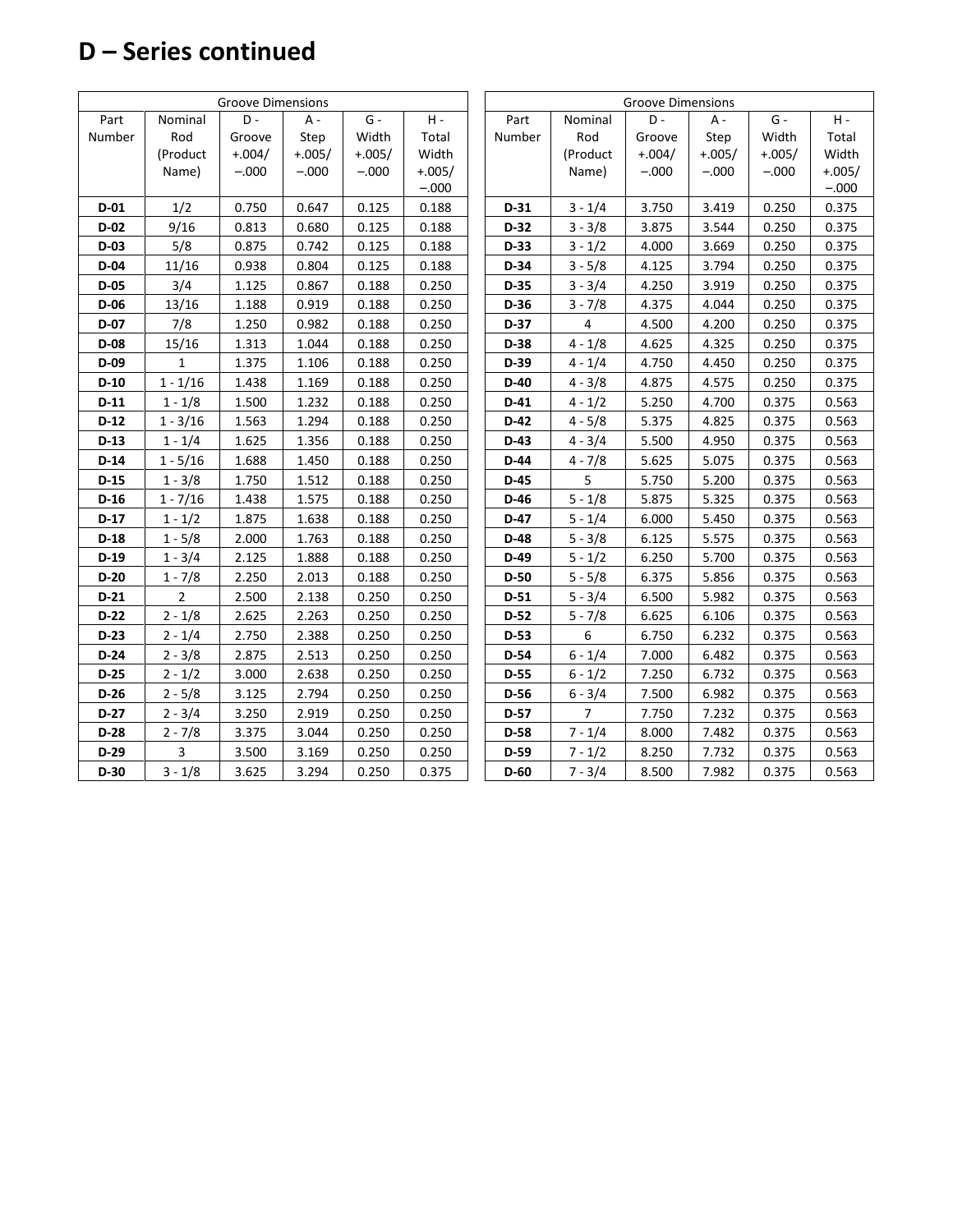# **D – Series continued**

#### **Style DM**

#### **Metric Ultra-heavy-duty Wipers**

Metric "Double" wide wipers are intended for use with polymer and elastomeric materials, as well as in large diameter rod applications and with harder, more brittle materials such as hardened Bronze or Tool Steel. D-Series wipers are available in all materials in sizes ranging from 1/2" dia (rod size) to 36" (smaller, larger and in-between sizes available upon request).

|              | Groove Dimensions (Metric) |         |         |                 |         |  |              | Groove Dimensions (imperial) |          |          |          |          |  |
|--------------|----------------------------|---------|---------|-----------------|---------|--|--------------|------------------------------|----------|----------|----------|----------|--|
| Part         | Nominal                    | D-      | A -     | ${\mathsf G}$ - | $H -$   |  | Part         | Nominal                      | D-       | A -      | $G -$    | $H -$    |  |
| Number       | Rod                        | Groove  | Step    | Width           | Total   |  | Number       | Rod                          | Groove   | Step     | Width    | Total    |  |
|              | (Product                   | $+.05/$ | $+.05/$ | $+.05/$         | Width   |  |              | (Product                     | $+.004/$ | $+.005/$ | $+.005/$ | Width    |  |
|              | Name)                      | $-.00$  | $-.00$  | $-.00$          | $+.05/$ |  |              | Name)                        | $-.000$  | $-.000$  | $-.000$  | $+.005/$ |  |
|              |                            |         |         |                 | $-.00$  |  |              |                              |          |          |          | $-.000$  |  |
| <b>DM-01</b> | 10                         | 15.11   | 13.10   | 4.76            | 5.06    |  | <b>DM-01</b> | 10                           | 0.59     | 0.52     | 0.19     | 0.20     |  |
| <b>DM-02</b> | 12                         | 17.41   | 14.63   | 4.76            | 5.06    |  | <b>DM-02</b> | 12                           | 0.69     | 0.58     | 0.19     | 0.20     |  |
| <b>DM-03</b> | 15                         | 21.03   | 17.85   | 4.76            | 5.06    |  | <b>DM-03</b> | 15                           | 0.83     | 0.70     | 0.19     | 0.20     |  |
| <b>DM-04</b> | 16                         | 21.86   | 18.78   | 4.76            | 5.06    |  | <b>DM-04</b> | 16                           | 0.86     | 0.74     | 0.19     | 0.20     |  |
| <b>DM-05</b> | 18                         | 27.03   | 20.85   | 4.76            | 5.06    |  | <b>DM-05</b> | 18                           | 1.06     | 0.82     | 0.19     | 0.20     |  |
| <b>DM-06</b> | 20                         | 29.25   | 22.65   | 4.76            | 5.06    |  | <b>DM-06</b> | 20                           | 1.15     | 0.89     | 0.19     | 0.20     |  |
| <b>DM-07</b> | 22                         | 31.43   | 24.70   | 4.76            | 5.06    |  | <b>DM-07</b> | 22                           | 1.24     | 0.97     | 0.19     | 0.20     |  |
| <b>DM-08</b> | 24                         | 33.60   | 26.72   | 4.76            | 5.06    |  | <b>DM-08</b> | 24                           | 1.32     | 1.05     | 0.19     | 0.20     |  |
| DM-09        | 25                         | 34.38   | 27.66   | 6.35            | 6.65    |  | DM-09        | 25                           | 1.35     | 1.09     | 0.25     | 0.26     |  |
| <b>DM-10</b> | 26                         | 35.20   | 28.63   | 6.35            | 6.65    |  | <b>DM-10</b> | 26                           | 1.39     | 1.13     | 0.25     | 0.26     |  |
| <b>DM-11</b> | 28                         | 37.34   | 30.68   | 6.35            | 6.65    |  | <b>DM-11</b> | 28                           | 1.47     | 1.21     | 0.25     | 0.26     |  |
| <b>DM-12</b> | 30                         | 39.48   | 32.69   | 6.35            | 6.65    |  | <b>DM-12</b> | 30                           | 1.55     | 1.29     | 0.25     | 0.26     |  |
| <b>DM-13</b> | 32                         | 41.60   | 34.71   | 6.35            | 6.65    |  | <b>DM-13</b> | 32                           | 1.64     | 1.37     | 0.25     | 0.26     |  |
| <b>DM-14</b> | 34                         | 43.70   | 37.55   | 6.35            | 6.65    |  | <b>DM-14</b> | 34                           | 1.72     | 1.48     | 0.25     | 0.26     |  |
| <b>DM-15</b> | 35                         | 44.54   | 38.49   | 6.35            | 6.65    |  | <b>DM-15</b> | 35                           | 1.75     | 1.52     | 0.25     | 0.26     |  |
| DM-16        | 36                         | 36.01   | 39.45   | 6.35            | 6.65    |  | <b>DM-16</b> | 36                           | 1.42     | 1.55     | 0.25     | 0.26     |  |
| <b>DM-17</b> | 38                         | 47.50   | 41.50   | 6.35            | 6.65    |  | <b>DM-17</b> | 38                           | 1.87     | 1.63     | 0.25     | 0.26     |  |
| <b>DM-18</b> | 40                         | 49.25   | 43.42   | 6.35            | 6.65    |  | <b>DM-18</b> | 40                           | 1.94     | 1.71     | 0.25     | 0.26     |  |
| <b>DM-19</b> | 45                         | 54.64   | 48.54   | 6.35            | 6.65    |  | <b>DM-19</b> | 45                           | 2.15     | 1.91     | 0.25     | 0.26     |  |
| <b>DM-20</b> | 48                         | 57.60   | 51.53   | 6.35            | 6.65    |  | <b>DM-20</b> | 48                           | 2.27     | 2.03     | 0.25     | 0.26     |  |
| <b>DM-21</b> | 50                         | 62.51   | 53.46   | 6.35            | 6.65    |  | <b>DM-21</b> | 50                           | 2.46     | 2.10     | 0.25     | 0.26     |  |
| <b>DM-22</b> | 55                         | 67.93   | 58.30   | 6.35            | 6.65    |  | <b>DM-22</b> | 55                           | 2.67     | 2.30     | 0.25     | 0.26     |  |
| <b>DM-23</b> | 58                         | 70.88   | 61.29   | 6.35            | 6.65    |  | <b>DM-23</b> | 58                           | 2.79     | 2.41     | 0.25     | 0.26     |  |
| <b>DM-24</b> | 60                         | 72.63   | 63.24   | 6.35            | 6.65    |  | <b>DM-24</b> | 60                           | 2.86     | 2.49     | 0.25     | 0.26     |  |
| <b>DM-25</b> | 65                         | 77.99   | 68.31   | 6.35            | 6.65    |  | <b>DM-25</b> | 65                           | 3.07     | 2.69     | 0.25     | 0.26     |  |
| <b>DM-26</b> | 68                         | 80.94   | 72.36   | 6.35            | 6.65    |  | <b>DM-26</b> | 68                           | 3.19     | 2.85     | 0.25     | 0.26     |  |
| <b>DM-27</b> | 70                         | 82.73   | 74.30   | 6.35            | 6.65    |  | <b>DM-27</b> | 70                           | 3.26     | 2.93     | 0.25     | 0.26     |  |
| <b>DM-28</b> | 75                         | 88.03   | 79.38   | 6.35            | 6.65    |  | <b>DM-28</b> | 75                           | 3.47     | 3.13     | 0.25     | 0.26     |  |
| <b>DM-29</b> | 78                         | 90.99   | 82.37   | 6.35            | 6.65    |  | <b>DM-29</b> | 78                           | 3.58     | 3.24     | 0.25     | 0.26     |  |
| <b>DM-30</b> | 80                         | 92.80   | 84.32   | 6.35            | 6.65    |  | <b>DM-30</b> | 80                           | 3.65     | 3.32     | 0.25     | 0.26     |  |
| <b>DM-31</b> | 85                         | 98.06   | 89.39   | 6.35            | 6.65    |  | <b>DM-31</b> | 85                           | 3.86     | 3.52     | 0.25     | 0.26     |  |
| <b>DM-32</b> | 88                         | 101.02  | 92.38   | 6.35            | 6.65    |  | <b>DM-32</b> | 88                           | 3.98     | 3.64     | 0.25     | 0.26     |  |
| <b>DM-33</b> | 90                         | 102.85  | 94.33   | 6.35            | 6.65    |  | <b>DM-33</b> | 90                           | 4.05     | 3.71     | 0.25     | 0.26     |  |
| <b>DM-34</b> | 92                         | 104.69  | 96.29   | 9.53            | 9.83    |  | <b>DM-34</b> | 92                           | 4.12     | 3.79     | 0.38     | 0.39     |  |
| <b>DM-35</b> | 95                         | 107.67  | 99.28   | 9.53            | 9.83    |  | <b>DM-35</b> | 95                           | 4.24     | 3.91     | 0.38     | 0.39     |  |
| <b>DM-36</b> | 98                         | 110.65  | 102.28  | 9.53            | 9.83    |  | <b>DM-36</b> | 98                           | 4.36     | 4.03     | 0.38     | 0.39     |  |
| <b>DM-37</b> | 100                        | 112.51  | 105.02  | 9.53            | 9.83    |  | DM-37        | 100                          | 4.43     | 4.13     | 0.38     | 0.39     |  |
| <b>DM-38</b> | 105                        | 117.73  | 110.09  | 9.53            | 9.83    |  | <b>DM-38</b> | 105                          | 4.63     | 4.33     | 0.38     | 0.39     |  |
| <b>DM-39</b> | 110                        | 122.93  | 115.16  | 9.53            | 9.83    |  | <b>DM-39</b> | 110                          | 4.84     | 4.53     | 0.38     | 0.39     |  |